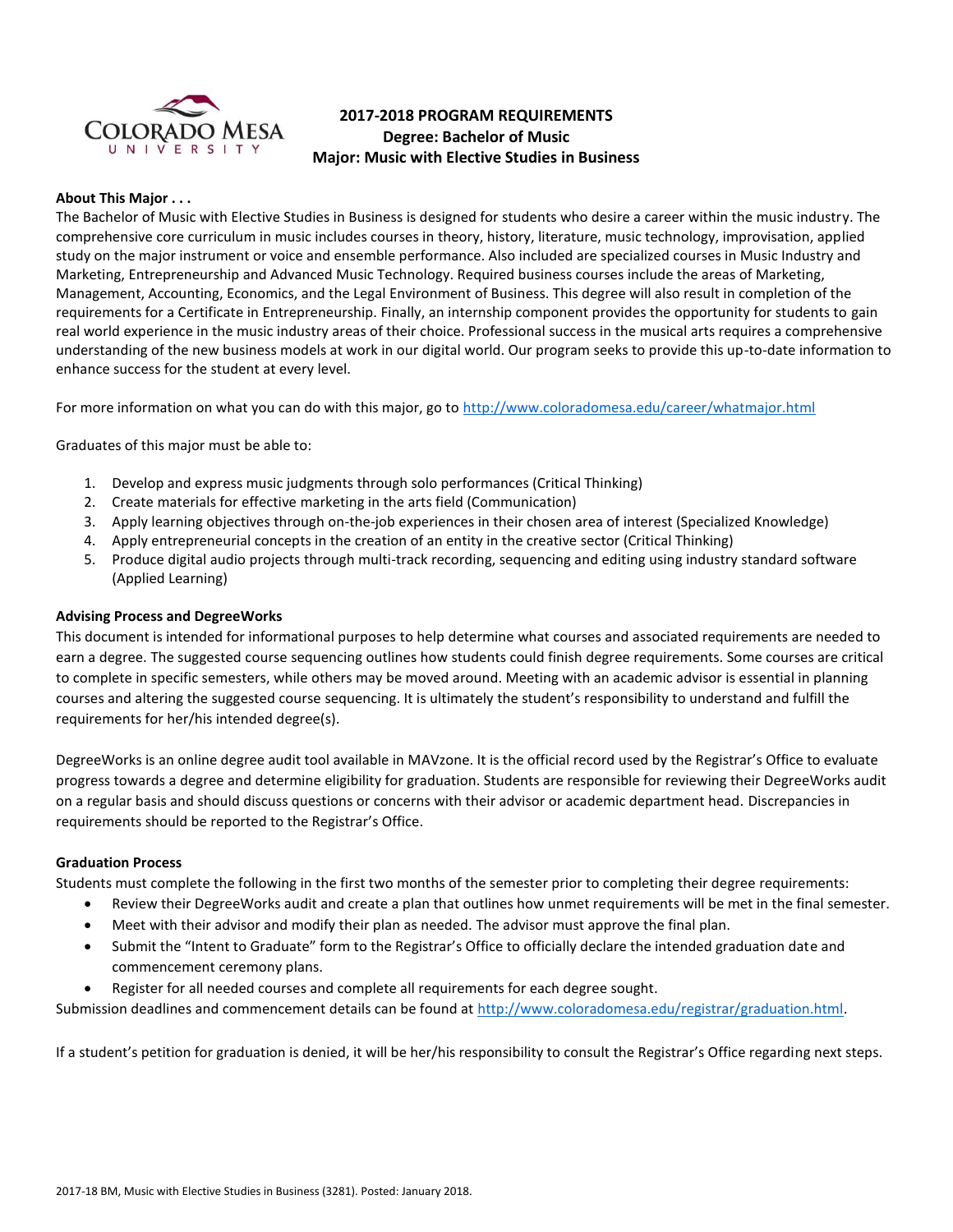# **INSTITUTIONAL DEGREE REQUIREMENTS**

The following institutional degree requirements apply to all CMU baccalaureate degrees. Specific programs may have different requirements that must be met in addition to institutional requirements.

- 120 semester hours minimum.
- Students must complete a minimum of 30 of the last 60 hours of credit at CMU, with at least 15 semester hours in major discipline courses numbered 300 or higher.
- 40 upper-division credits (an alternative credit limit applies to the Bachelor of Applied Science degree).
- 2.00 cumulative GPA or higher in all CMU coursework.
- A course may only be used to fulfill one requirement for each degree/certificate.
- No more than six semester hours of independent study courses can be used toward the degree.
- Non-traditional credit, such as advanced placement, credit by examination, credit for prior learning, cooperative education and internships, cannot exceed 30 semester credit hours for a baccalaureate degree; A maximum of 15 of the 30 credits may be for cooperative education, internships, and practica.
- Pre-collegiate courses (usually numbered below 100) cannot be used for graduation.
- Capstone exit assessment/projects (e.g., Major Field Achievement Test) requirements are identified under Program-Specific Degree Requirements.
- The Catalog Year determines which program sheet and degree requirements a student must fulfill in order to graduate. Visit with your advisor or academic department to determine which catalog year and program requirements you should follow.
- See "Requirements for Undergraduate Degrees and Certificates" in the catalog for a complete list of graduation requirements.

# **PROGRAM-SPECIFIC DEGREE REQUIREMENTS**

- Must pass all courses in the foundation and major content area with a "C" or better.
- 2.0 cumulative GPA or higher in coursework toward the major content area.
- Students deficient in piano skills will be required to complete MUSA 130 (2), MUSA 131 (2), MUSA 230 (2), MUSA 231 (2), in the first two years.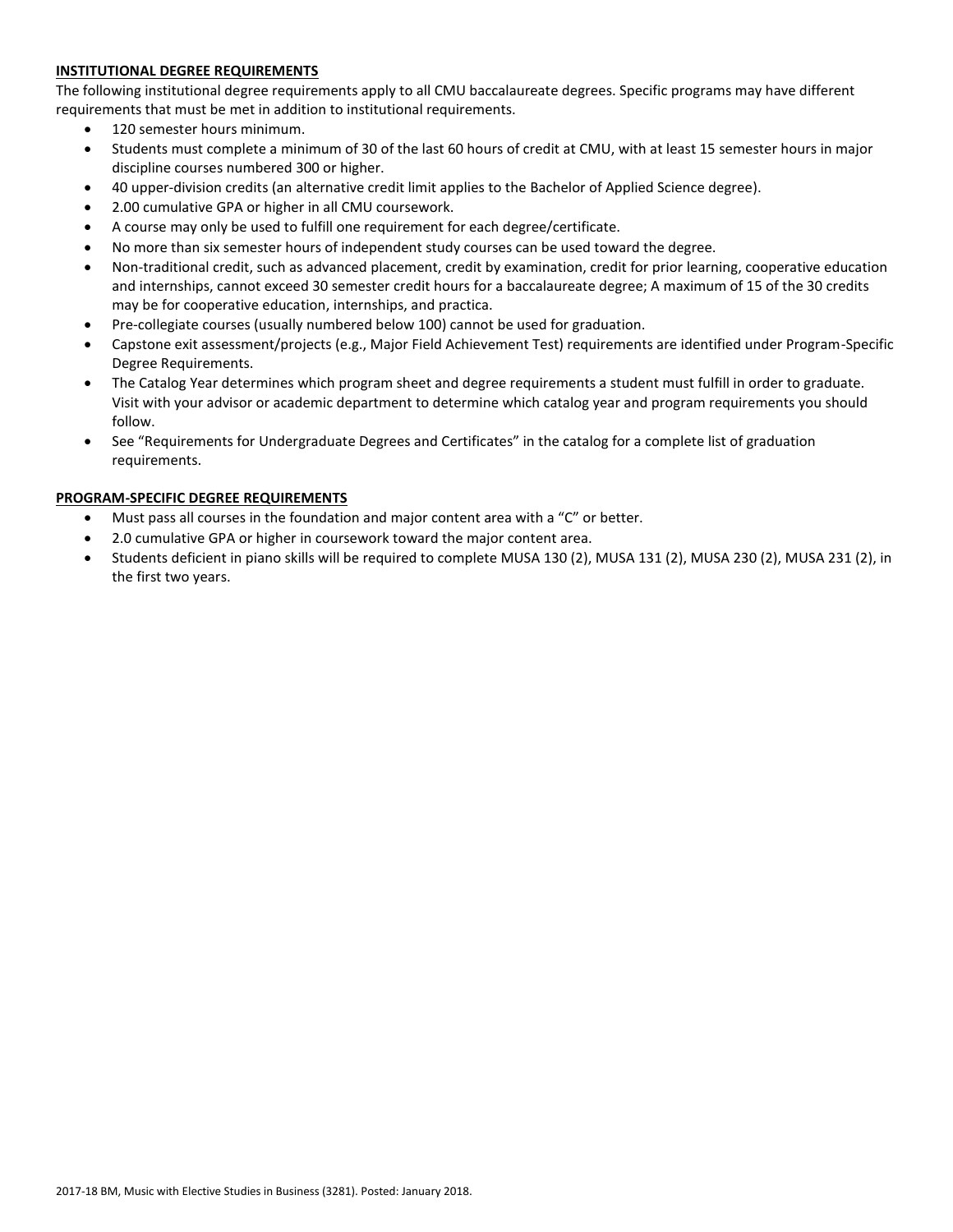### **ESSENTIAL LEARNING REQUIREMENTS** (31 semester hours)

See the current catalog for a list of courses that fulfill the requirements below. If a course is an Essential Learning option and a requirement for your major, you must use it to fulfill the major requirement and make a different selection for the Essential Learning requirement.

**English** (6 semester hours, must receive a grade of "C" or better and must be completed by the time the student has 60 semester hours.)

- $\Box$  ENGL 111 English Composition (3)
- $\Box$  ENGL 112 English Composition (3)

**Mathematics** (3 semester hours, must receive a grade of "C" or better, must be completed by the time the student has 60 semester hours.)

MATH 110 - College Mathematics (3) or higher

### **Humanities** (3 semester hours)

 $\Box$  Select one Humanities course (3)

### **Social and Behavioral Sciences** (6 semester hours)

- $\Box$  ECON 201 Principles of Macroeconomics (3)
- $\Box$  Select one Social and Behavioral Sciences course (3)

### **Natural Sciences** (7 semester hours, one course must include a lab)

- $\square$  Select one Natural Sciences course (3)
- $\Box$  Select one Natural Sciences course with a lab (4)

### **History** (3 semester hours)

 $\Box$  Select one History course (3)

### **Fine Arts** (3 semester hours)

 $\Box$  MUSA 266 - History of Popular Music (3)

# **OTHER LOWER-DIVISION REQUIREMENTS**

**Wellness Requirement** (2 semester hours)

- $\Box$  KINE 100 Health and Wellness (1)
- $\square$  Select one Activity course (1)

# **Essential Learning Capstone** (4 semester hours)

Essential Learning Capstone must be taken after completion of the Essential Learning English and Mathematics requirements, and when a student has earned between 45 and 75 hours.

- ESSL 290 Maverick Milestone (3)
- $\square$  ESSL 200 Essential Speech (1)

# **FOUNDATION COURSES** (23 semester hours, must pass all courses with a "C" or better.)

- $\Box$  MUSA 111 Music Technology (1)
- $\Box$  MUSA 114 Music Theory I Introduction (3)
- MUSA 115 Music Theory II Diatonic Concepts (3)
- $\Box$  MUSA 116 Ear Training and Sightsinging I (2)
- $\Box$  MUSA 117 Ear Training and Sightsinging II (2)
- MUSA 214 Music Theory III Chromatic Concepts (3)
- MUSA 215 Music Theory IV Twentieth Century Form and Analysis (3)
- $\Box$  MUSL 1<sub>\_\_\_</sub> Music Lesson (1)
- $\Box$  MUSL 1 Music Lesson (1)
- $\Box$  MUSL 2\_\_\_ Music Lesson (1)
- □ MUSP 1 Music Performance (1)
- MUSP 1\_\_\_ Music Performance (1)
- MUSP 2\_\_\_ Music Performance (1)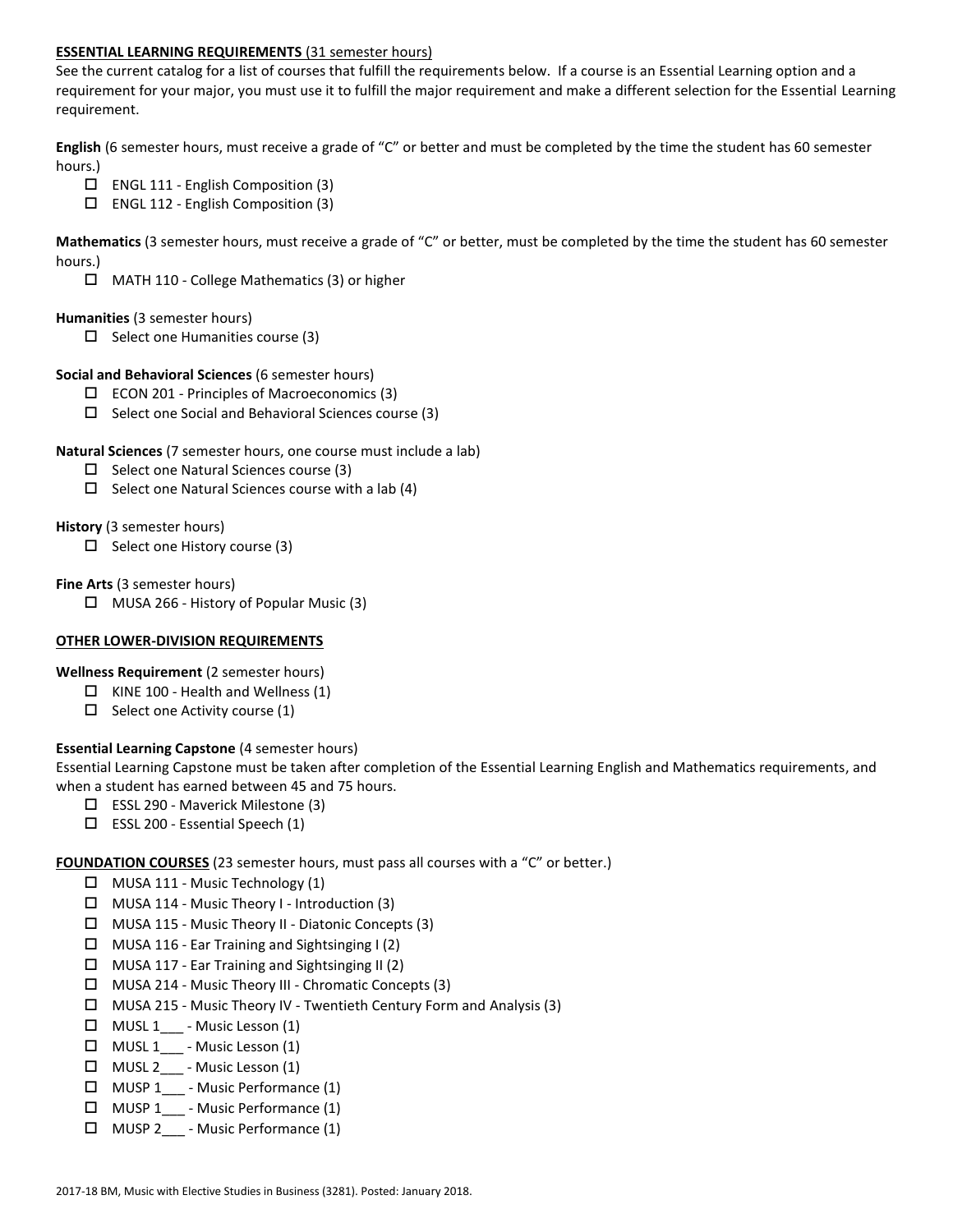#### **Music Core** (33 semester hours)

- MUSA 101 Concert Attendance (0)
- MUSA 101 Concert Attendance (0)
- MUSA 101 Concert Attendance (0)
- □ MUSA 101 Concert Attendance (0)
- MUSA 101 Concert Attendance (0)
- MUSA 101 Concert Attendance (0)
- MUSA 101 Concert Attendance (0)
- MUSA 101 Concert Attendance (0)
- $\Box$  MUSA 268 Beginning Jazz Improvisation (1)
- MUSA 311 Advanced Music Technology (1)
- MUSA 317 Orchestration (2)
- MUSA 326 Music History and Literature I (3)
- MUSA 327 Music History and Literature II (3)
- $\Box$  MUSA 363 Music Industry and Marketing (3)
- MUSA 365 Entrepreneurship for Creatives (3)
- MUSA 426 The Music of World Cultures (2)
- $\Box$  MUSA 499 Internship (4)
- MUSL 2\_\_\_ Music Lesson (1)
- $\Box$  MUSL 3 Music Lesson (1)
- $\Box$  MUSL 3<sub>\_\_\_</sub> Music Lesson (1)
- $\Box$  MUSL 4 Music Lesson (1)
- MUSP 2\_\_\_ Music Performance (1)
- $\Box$  MUSP 3 Music Performance (1)
- $\Box$  MUSP 3 Music Performance (1)
- □ MUSP 4 Music Performance (1)
- MUSP 420 Senior Recital/Presentation (1)
- $\square$  Select one of the following:
	- MUSA 337 Diction for Singers (2)
		- MUSA 368 Advanced Jazz Improvisation (2)

# **Music Electives** (3 semester hours)

Select three semester hours from any MUSA, MUSL, or MUSP course.

 \_\_\_\_\_\_\_\_\_\_\_\_\_\_\_\_\_\_\_\_\_\_\_\_\_\_\_\_\_\_\_\_\_\_\_\_\_\_\_\_\_\_\_\_\_\_\_\_\_\_\_\_\_\_\_\_\_\_\_\_ \_\_\_\_\_\_\_\_\_\_\_\_\_\_\_\_\_\_\_\_\_\_\_\_\_\_\_\_\_\_\_\_\_\_\_\_\_\_\_\_\_\_\_\_\_\_\_\_\_\_\_\_\_\_\_\_\_\_\_\_ \_\_\_\_\_\_\_\_\_\_\_\_\_\_\_\_\_\_\_\_\_\_\_\_\_\_\_\_\_\_\_\_\_\_\_\_\_\_\_\_\_\_\_\_\_\_\_\_\_\_\_\_\_\_\_\_\_\_\_\_

# **Business Core** (18 semester hours)

- ENTR 300 Small Business and Entrepreneurship (3)
- $\square$  ENTR 340 Applied Financial Management for Emerging Firms (3)
- $\square$  ENTR 343 Exploring Entrepreneurial Opportunities (3)
- MANG 201 Principles of Management (3)
- MARK 231 Principles of Marketing (3)
- BUGB 349 Legal Environment of Business (3)

# **Business or Entrepreneurship Elective** (3 semester hours)

Select 3 semester hours from any business or entrepreneurship course.

\_\_\_\_\_\_\_\_\_\_\_\_\_\_\_\_\_\_\_\_\_\_\_\_\_\_\_\_\_\_\_\_\_\_\_\_\_\_\_\_\_\_\_\_\_\_\_\_\_\_\_\_\_\_\_\_\_\_\_\_

**GENERAL ELECTIVES** (All college level courses appearing on your final transcript, not listed above that will bring your total semester hours to 120 hours. 3 semester hours)

 $\Box$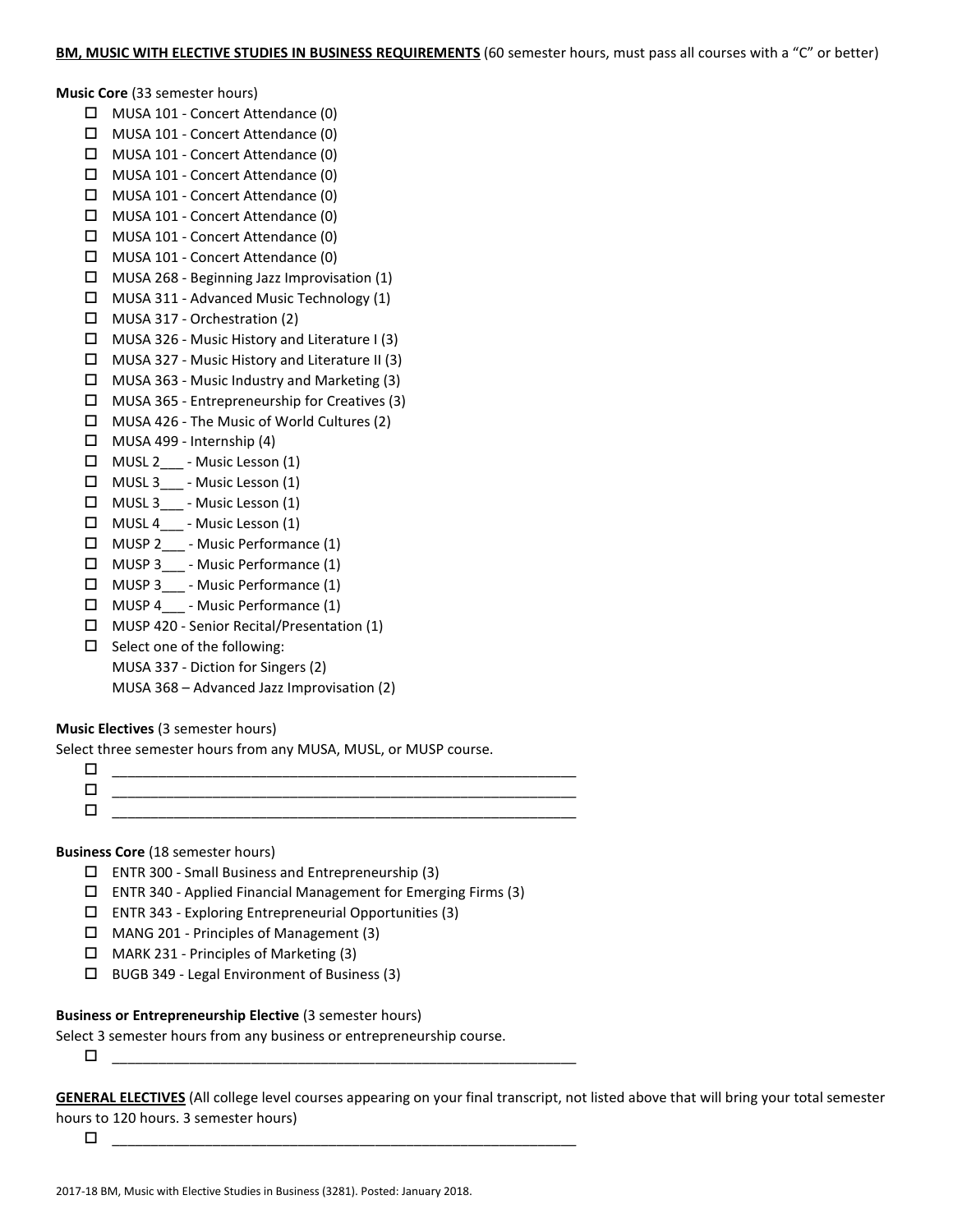### **Freshman Year, Fall Semester: 15 credits**

- **MUSA 101 Concert Attendance (0)**
- MUSL 1\_\_\_ Music Lesson (1)
- **MUSP 1** Music Performance (1)
- MUSA 114 Music Theory I Introduction (3)
- MUSA 116 Ear Training and Sightsinging I (2)
- MUSA 111 Music Technology (1)
- ENGL 111 English Composition (3)
- KINE 100 Health and Wellness (1)
- Essential Learning Humanities (3)

# **Freshman Year, Spring Semester: 16 credits**

- **MUSA 101 Concert Attendance (0)**
- **MUSL 1** Music Lesson (1)
- MUSP 1 Music Performance (1)
- MUSA 115 Music Theory II Diatonic Concepts (3)
- MUSA 117 Ear Training and Sightsinging II (2)
- ENGL 112 English Composition (3)
- Essential Learning Natural Science (3)
- Essential Learning Social and Behavioral Sciences (3)

# **Sophomore Year, Fall Semester: 16 credits**

- MUSA 101 Concert Attendance (0)
- MUSL 2 Music Lesson (1)
- MUSP 2\_\_\_ Music Performance (1)
- MUSA 214 Music Theory III Chromatic Concepts (3)
- ECON 201 Principles of Macroeconomics (3)
- MUSA 268 Beginning Jazz Improvisation (1)
- MATH 110 College Mathematics (3) or higher
- KINA Activity (1)
- Elective (3)

# **Sophomore Year, Spring Semester: 18 credits**

- MUSA 101 Concert Attendance (0)
- MUSL 2\_\_\_ Music Lesson (1)
- MUSP 2 Music Performance (1)
- MUSA 215 Music Theory IV Twentieth Century Form and Analysis (3)
- MUSA 266 History of Popular Music (3)
- MANG 201 Principles of Management (3)
- MARK 231 Principles of Marketing (3)
- ESSL 290 Maverick Milestone (3)
- **ESSL 200 Essential Speech (1)**

# **Junior Year, Fall Semester: 15 credits**

- **MUSA 101 Concert Attendance (0)**
- MUSL 3\_\_\_ Music Lesson (1)
- MUSP 3 Music Performance (1)
- MUSA 317 Orchestration (2)
- MUSA 326 Music History and Literature I (3)
- MUSA 337 Diction for Singers (2)
- MUSA 363 Music Industry and Marketing (3)
- ENTR 300 Small Business and Entrepreneurship (3)

# **Junior Year, Spring Semester: 14 credits**

- **MUSA 101 Concert Attendance (0)**
- **MUSL 3** \_\_\_ Music Lesson (1)

#### 2017-18 BM, Music with Elective Studies in Business (3281). Posted: January 2018.